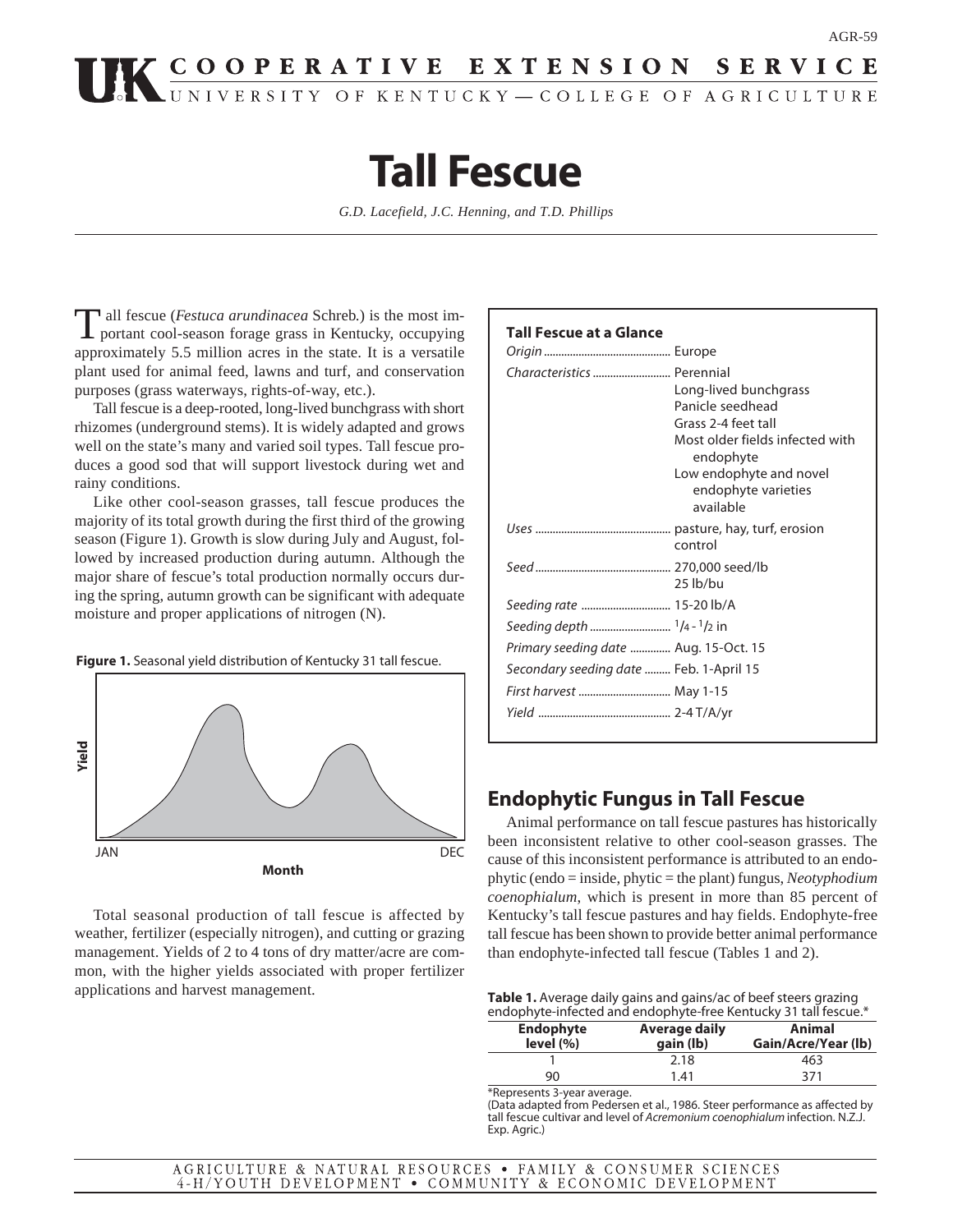| <b>Table 2.</b> Milk production and body weight change of dairy cows |
|----------------------------------------------------------------------|
| consuming endophyte-infected and endophyte-free Kentucky 31          |
| tall fescue.*                                                        |

| <b>Endophyte</b><br>level (%) | Milk yield<br>(lb/day) | <b>Body weight</b><br>change (lb/month) |
|-------------------------------|------------------------|-----------------------------------------|
|                               | 43.0                   | 17.2                                    |
| 63                            | 34.0                   | $-15.4$                                 |
| *Represents 2-year average.   |                        |                                         |

(Data adapted from Strahan et al., 1987. Performance of lactating dairy cows fed tall fescue forage.)

Even though the absence of the endophyte improves animal performance, elimination of the endophyte from tall fescue has been associated with decreased seeding vigor and less tolerance to drought and other stressors. However, endophyte-free varieties differ considerably in stress tolerance, and the opportunity exists for selecting more stress-tolerant plants.

Replacing endophyte-infected tall fescue pastures with new endophyte-free varieties is an option that requires careful consideration. Even though endophyte-free tall fescue will produce more animal product per acre, it requires more intensive management. Endophyte-infected tall fescue pastures have historically withstood overstocking and continued grazing. However, endophyte-free tall fescue will not withstand close, continued grazing—especially under stressful (drought) conditions—without the risk of stand damage.

## **Novel or Friendly (Nontoxic) Endophyte**

Since the discovery of the endophyte in tall fescue, scientists were hopeful of finding a tall fescue plant with a nontoxic fungus that would give all the good agronomic characteristics of tall fescue but would not cause animal performance problems. This hope became reality when Dr. Gary Latch and his co-workers at Agriculture Research in New Zealand identified and selected the first nontoxic endophyte. In cooperation with Dr. Joe Bouton at the University of Georgia, this endophyte was inserted into endophyte-free Jesup tall fescue. This combination of the Jesup variety and novel endophyte became Max Q marketed by Pennington Seed and was the first nontoxic endophyte variety to be marketed. Research with Max Q in several states (endophytefree Jesup + nontoxic endophyte) has shown animal performance equal to endophyte-free Jesup and agronomic performance equal to endophyte-infected Jesup. ArkPlus is also commonly available. It is a result of a novel endophyte developed in Arkansas that was inserted into a variety developed by the University of Missouri. Other varieties with novel endophyte are being developed. For more information on all varieties of tall fescue, see the most recent *Tall Fescue Report* available at each county Extension office or on the Web at: <http://www.ca.uky.edu/agc/pubs/ respubs.htm>.

## **Establishment**

With adequate soil moisture, the best time to seed tall fescue is late summer through early fall. Spring seedings can be successful but are more susceptible to summer drought and weed competition. To increase the chance of success with spring seeding, plant before mid-April.

- For pure stands, seed 15 to 20 pounds of seed in a prepared seedbed that has been limed and fertilized according to a soil test. No-till seeding can also be successful if competition is controlled and the seed is planted on time at consistent depth and rate.
- When seeding in mixtures with legumes, reduce the fescue seeding rate by one-third.
- When seeding in pure stands, apply nitrogen at 50 lb/A.

Many seeding methods, including no-till seeding, can be successful if they result in uniform distribution over the field, placement of seed below the soil surface  $(1/4 -$  to  $1/2$ -inch deep), and firming of the soil around the seed for close seed-soil contact. Good seedbed preparation and seed placement are especially important for successful establishment. For more information, see Cooperative Extension publication AGR-64, *Establishing Forage Crops*.

## **Quality**

Tall fescue quality, as measured by forage analysis, has shown a seasonal change in sugar content and digestibility. Protein content in green, leafy tall fescue leaves can be high throughout the season (Table 3). Digestibility and sugars are highest in fall, intermediate during spring, and lowest in summer. Palatability follows essentially the same trend as digestibility and sugar content (i.e., most palatable in fall, least in summer, and intermediate in spring).

**Table 3.** Seasonal chemical composition and digestibility of tall fescue.

|                  | <b>Spring</b> | Summer | Fall |
|------------------|---------------|--------|------|
| Sugars, %        | 9.5           | 8.5    | 19   |
| Crude Protein, % | 22            | 18     | 19   |
| $D.D.M. \%^*$    | 69            | 66     | 74   |

)igestible Dry Matte University of Kentucky

Although endophyte infection in tall fescue has caused it to be viewed as a low-quality forage, laboratory quality factors have shown good quality. Its digestibility compares favorably with orchardgrass (Table 4). When the endophyte is eliminated, tall fescue is a high-quality forage in the laboratory and in the field.

**Table 4.** Spring and fall digestibility of Kentucky 31 (endophytefree) tall fescue and Hallmark orchardgrass.

|                         | $%$ IVDMD*    |      |
|-------------------------|---------------|------|
|                         | <b>Spring</b> | Fall |
| Kentucky 31 Tall Fescue | 58.1          | 56.2 |
| Hallmark Orchardgrass   | 55.4          | 60.4 |

\*IVDMD = In vitro dry matter disappearance, a measure of digestibility (Data adapted from Carlson and Umbaugh, 1988. Stain tests of cool-season perennial forage grasses-1988, Iowa State University.)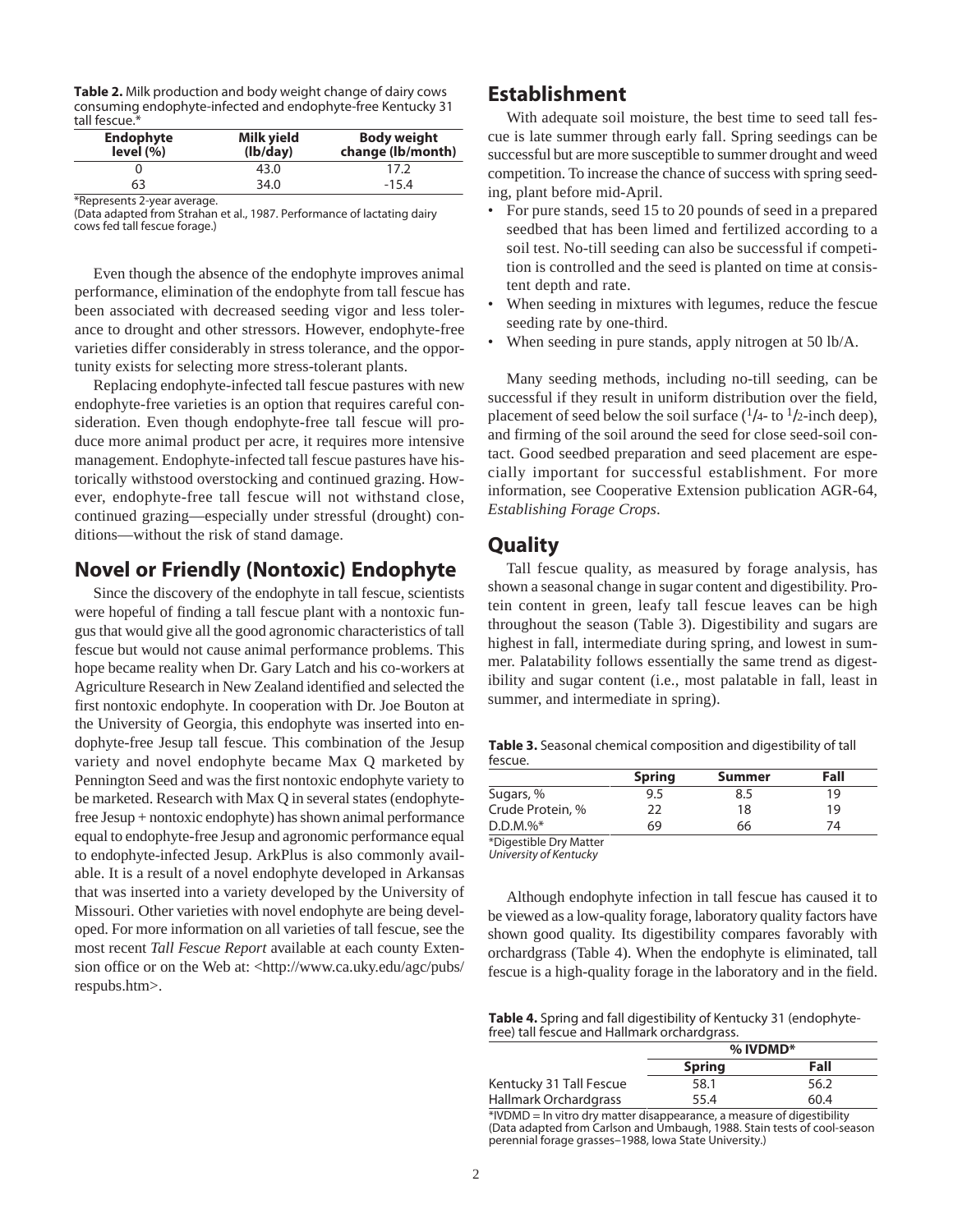## **Management of Established Pure Stands**

**Grazing**—Management during spring is of vital importance for best quality and quantity, since tall fescue produces more than two-thirds of its total dry matter during this period.

A traditional management practice has been to use light stocking during spring to ensure a summer feed supply. However, this practice results in much of the spring plant growth becoming stemmy and overly mature. Since cattle usually prefer not to eat overly mature plants and tramp a lot of them into the soil, much of the plant growth is wasted. Spring growth can be more efficiently utilized if animals are restricted to small fields (rotational grazing) that can be kept grazed to a 3- to 4 inch height during April, May, and June. This restriction may require the temporary use of electric fences in large fields, or it may require closing gates to confine animals to small fields. Intake and quality will be higher when animals graze plants kept in a young, leafy stage of growth. Fields not used for grazing during spring should be harvested as hay or balage.

Since tall fescue grows slowly in July, August, and September, animals need larger areas to graze during this period to avoid overgrazing. Having larger areas is especially important when endophyte-free varieties are used; they may not survive summer droughts as well if they are severely stressed by overgrazing. Ideally, a stubble height of 3 to 4 inches should be maintained throughout the summer. For more information, see Cooperative Extension publication ID-143, *Rotational Grazing.*

**Hay**—For highest yields of acceptable quality hay, make the first harvest when the plants' seed heads are in the boot to early heading stage of growth. Subsequent cuts can be made depending on rainfall and growth. Early cut hay will be leafier and more digestible, and it will be consumed in larger amounts than late cut hay. The amount of forage consumed is important in determining animal productivity. For more information see Cooperative Extension publication AGR-62, *Quality Hay Production*.

**Balage**—An increased use of round bale silage (balage) has permitted the storage of high-quality feed since less is lost during curing and storage. Early harvest, storage at 45% to 65% moisture, and wrapping soon after baling are important in making quality balage. For more information, see Cooperative Extension publication AGR-173, *Baling Forage Crops for Silage*.

**Fertilizers**—Fertilizers, especially nitrogen, are necessary for good fescue production. Figure 2 shows dry matter yields of tall fescue with different rates of nitrogen. Yields increased with each increase in the rate of nitrogen. In these studies, half the nitrogen was applied in March and the rest in August.

Test soil periodically to monitor pH, phosphorus (P), and potassium (K) levels and to determine if lime and fertilizer topdressings are needed.

**Figure 2.** Tall fescue dry matter yields at three levels of N fertilization (three location avg., split application in March and August).



#### **Manage to Maximize Grazing**

Feed is usually the most important cost involved in producing livestock. Forage accounts for the majority of nutrients for ruminant animals. Stored feed (hay, haylage) is usually the single biggest cost item when analyzing budgets for livestock production. In several studies, the amount (cost) of hay fed during winter was the single best indication of profitability in beef cattle production. Tall fescue has played an important role in reducing the amount of hay required by providing pasture over a long grazing season.

To reduce the amount of stored feed, it is important to start grazing early in the spring and to continue grazing as late as possible in the fall to early winter. One of tall fescue's many attributes is that it has a longer growing season than most other cool-season grasses. As a result, grazing can begin early and provide feed later in the season. Nitrogen and adequate moisture play a key role in determining how long a grazing season tall fescue will provide.

**Early spring grazing**—Adding a light application of nitrogen when tall fescue begins growth in spring will usually permit grazing one to two weeks earlier than nonfertilized fescue. This practice should be evaluated with reference to pasture needs, hay supply, nitrogen cost, and management decisions.

**Fall and winter (stockpiled)**—Many cattlemen can take advantage of the late summer to fall growing conditions to obtain high-quality fescue pasture for fall and winter. This practice is called stockpiling. Tall fescue is an excellent grass for stockpiling because it grows at lower temperatures than many grasses, retains its green color and forage quality later, and can form a dense sod.

**Stockpiling procedure**—Late July to early August is a good time to begin the stockpiling process. Remove cattle, apply 40 to 80 pounds of nitrogen, and allow grass to accumulate growth until November or December. Kentucky research has shown that when moisture is adequate, each pound of nitrogen applied in mid-August results in 25 pounds of dry matter by Dec. 1. To make the most efficient use of high-quality stockpiled pastures, use a temporary electric fence restricting animals to a